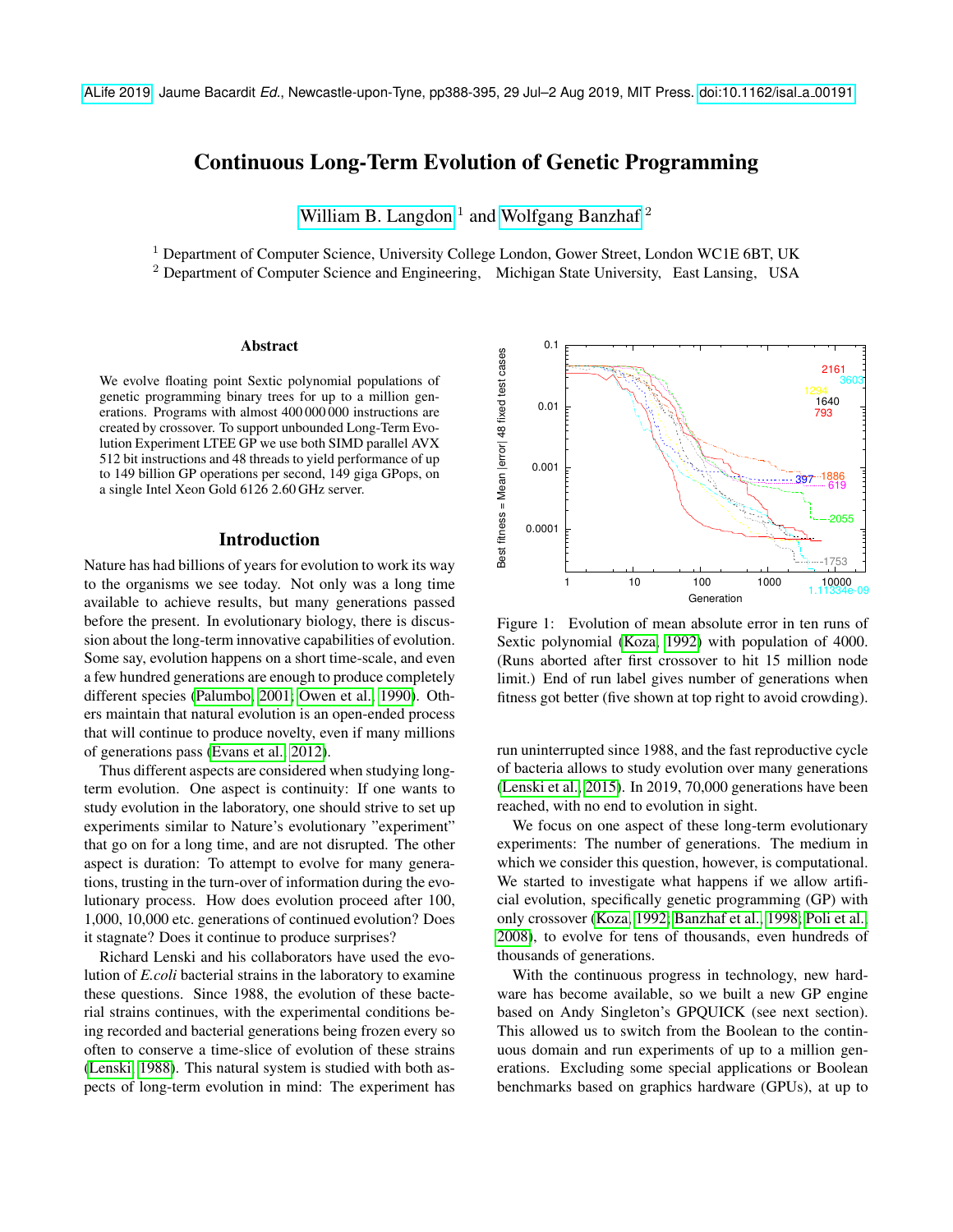149 billion GP operations per second (149 giga-GPops, see Table [3\)](#page-5-0), this appears to be the fastest single-computer GP system [\(Langdon, 2013,](#page-7-8) Tab. 3).

In the Boolean domain we found usually the population quickly found the best possible answer and then retained it exactly for thousands of generations [\(Langdon, 2017\)](#page-7-9). Nonetheless under subtree crossover we reported interesting population change with trees continuing to evolve. Indeed we were able to report the first signs of an eventual end of bloat due to fitness convergence of the whole population. We can now report in the continuous domain we do see continual innovation and improvement in fitness like in the bacteria experiments. Figure [1](#page-0-0) shows that although the rate of innovation falls (as in Lenski's *E. Coli*<sup>[1](#page-1-0)</sup> populations), typically better solutions are found even towards the end of the runs. In these runs, there are several hundred or even a few thousand generations where sub-tree crossover between evolved parents gave a better child.

We are going to run GP far longer than is normally done. Firstly in search of continual evolution but also noting that it is sometimes not safe to extrapolate from the first hundred or so generations. E.g., McPhee [\(McPhee and Poli, 2001,](#page-7-10) sect. 1.2) found that his earlier studies which had reported only the first 100 generations could not safely be extrapolated to 3,000 generations.

It must be admitted that without size control we expect bloat<sup>[2](#page-1-1)</sup>, and so we need a GP system not only able to run for a million generations<sup>[3](#page-1-2)</sup> but also able to process trees with well in excess of a 100 million nodes<sup>[4](#page-1-3)</sup>. The new system we use is based on Singleton's GPQuick [\(Singleton, 1994;](#page-7-11) [Keith and Martin, 1994;](#page-7-12) [Langdon, 1998\)](#page-7-13), but enhanced to take advantage of both multi-core computing using pthreads and Intel's SIMD AVX parallel floating point operations. [Keith and Martin](#page-7-12) [\(1994\)](#page-7-12) say GPQuick's linearisation of the

<span id="page-1-2"></span>The median run shown in Figure [2](#page-2-0) took 39 hours (mean 62 hours). Under ideal growing conditions, a million generations for E.Coli corresponds to about 38 years.

<span id="page-1-3"></span><sup>4</sup> Again referring to the extended runs in Figure [2,](#page-2-0) crossover creates highly evolved trees containing almost four hundred million nodes. These are by far the largest programs yet evolved.

GP tree will be hard to parallelise. Nevertheless, GPQUICK was rewritten to use 16 fold Intel AVX-512 instructions to do all operations on each node in the GP tree immediately. Leading to a single eval pass and better cache locality but at the expense of keeping a  $T = 48$  wide stack of partial results per thread.

Although the populations never lose genetic diversity (Koza's variety)<sup>[5](#page-1-4)</sup>, with strong tournament selection (see Table [1\)](#page-3-0) even the larger populations tend to converge to have identical fitness values. However 100% fitness convergence is only seen in long runs with smaller populations (500 or 48 trees). In contrast, in the Boolean domain [\(Langdon, 2017\)](#page-7-9), even in the bigger populations (500) of that study, there are many generations where the whole population has identical fitness (but again variety is 100%).

The next section describes how GPQUICK was adapted to take advantage of Intel SIMD instructions able to process 16 floating point numbers in parallel and to use Posix threads to perform crossover and fitness evaluation on 48 cores simultaneously. The Experiments section describes the floating point benchmark (Table [1\)](#page-3-0). Whilst the Results section describes the evolution of fitness and size and depth in populations of 4000, 500 and 48 trees. It finds the earlier predictions of sub-quadratic bloat [\(Langdon, 1999\)](#page-7-15) and Flajolet limit (depth  $\approx \sqrt{2\pi |\text{size}|}$  [\(Langdon, 2000b\)](#page-7-16)) to essentially hold. More analysis can be found in the technical report [\(Langdon and Banzhaf, 2019\)](#page-7-17). We finish with a short discussion about the continuous evolution permitted by floating point benchmarks and our conclusion that even something as simple as digital evolution in the Sextic polynomial genetic programming benchmark permits continuous innovation.

# GPQUICK

First we describe how GPQUICK is used to do symbolic regression on a simple sixth order polynomial  $(y=x^2(x-1)^2(x+1)^2$  known as the Sextic polynomial) and then how GPQUICK has been modified to run in parallel.

### Sextic and GPQuick

Andy Singleton's GPQUICK [\(Singleton, 1994\)](#page-7-11) is a well established fast and memory efficient C++ GP framework. In steady state mode [\(Syswerda, 1990\)](#page-7-18) it stores GP trees in just one byte per tree node. Using separate parent and child populations doubles this (although [Koza](#page-7-4) [\(1992\)](#page-7-4) shows doubling is not necessary). The 8 bit opcode per tree node allows GPQUICK to support a number of different functions and inputs. Typically (as in these experiments) the remaining opcodes are used to support about 250 fixed ephemeral random constants [\(Poli et al., 2008\)](#page-7-7). In the Sextic polynomial we have the traditional four binary floating point operations

<span id="page-1-1"></span><span id="page-1-0"></span><sup>&</sup>lt;sup>1</sup>The *E. Coli* genome contains 4.6 million DNA base pairs.

 $2$  GP's tendency to evolve nonparsimonious solutions has been known since the beginning of genetic programming. E.g. it is mentioned in Jaws [\(Koza, 1992,](#page-7-4) page 7). Walter Tackett [\(Tackett, 1994,](#page-7-14) page 45) credits Andrew Singleton with the theory that GP bloat is due to the cumulative increase in non-functional code, known as introns. The theory says these protect other parts of the same tree by deflecting genetic operations from the functional code by simply offering more locations for genetic operations. The bigger the introns, the more chance they will be hit by crossover and so the less chance crossover will disrupt the useful part of the tree. Hence bigger trees tend to have children with higher fitness than smaller trees. See also [Altenberg](#page-6-0) [\(1994\)](#page-6-0); [Angeline](#page-6-1) [\(1994\)](#page-6-1). In [Langdon](#page-7-9) [\(2017\)](#page-7-9) we showed prolonged evolution can produce converged populations of functionally identical but genetically different trees comprised of the same central core of functional code next to the root node plus a large amount of variable ineffective sacrificial code.

<span id="page-1-4"></span> $5$ Koza defines variety as the percentage of the population that has no genetically identical copy [\(Koza, 1992,](#page-7-4) p.93)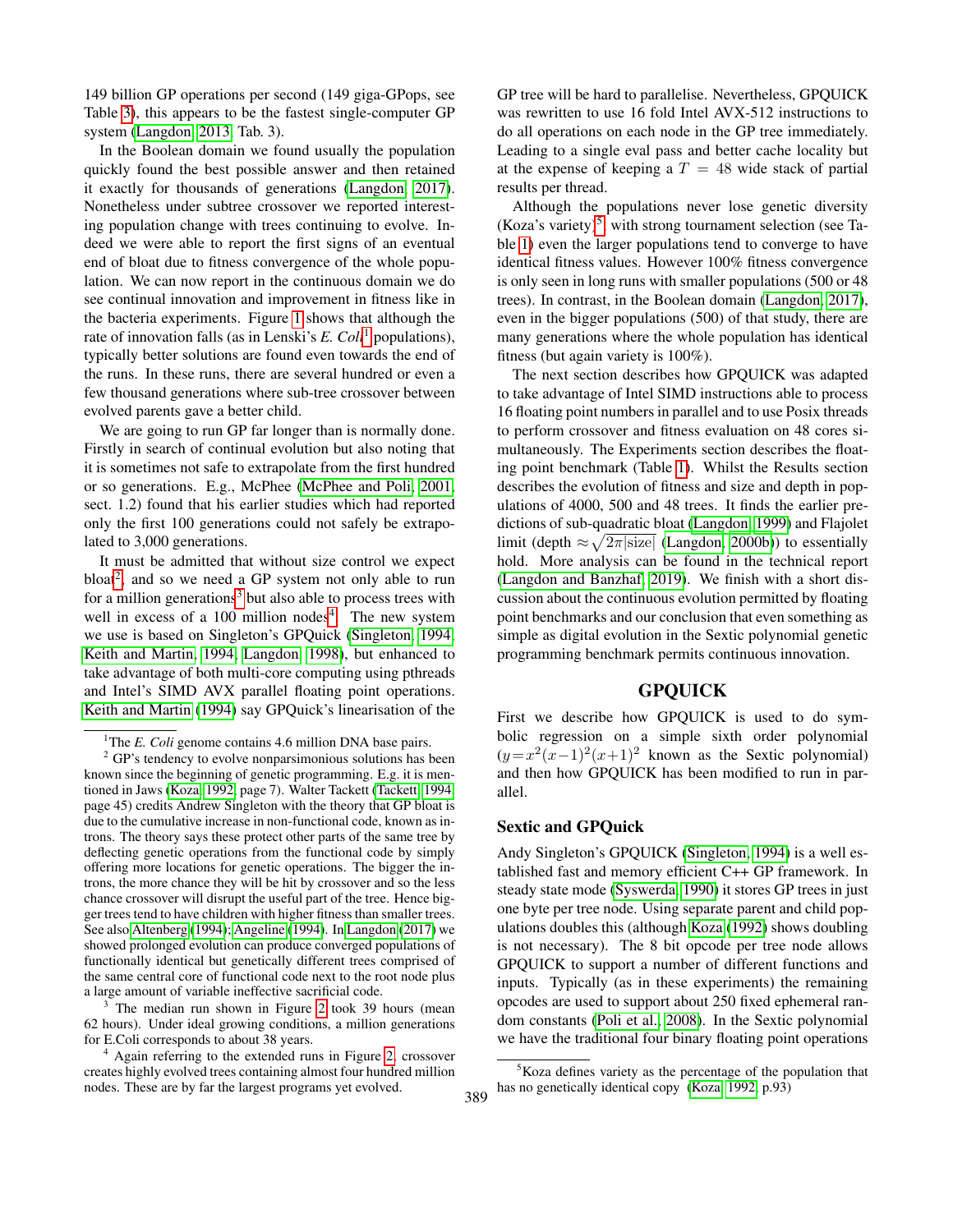

<span id="page-2-0"></span>Figure 2: 11 extended runs pop=48. Numbers on right indicate size of largest tree before the run stopped in millions of nodes. One run (\*) converged so that more than 90% of the trees contain just five nodes. Three of the other four runs that reached 1 million generations (red) took between half a day and five days. In all but one run (\*) we see repeated substantial bloat  $(> 64$  million nodes) and subsequent tree size collapse. Seven runs, in black, terminated due to running out of memory (on server with 46GB).

 $(+, -, \times$  and protected division), an input  $(x)$  and 250 constants. The constants are chosen uniformly at random from the 2001 floating point numbers from  $-1.000$  to  $+1.000$ . By chance neither end point nor 0.000 were chosen (see Table [1\)](#page-3-0).

The continuous test cases  $(x)$  are selected at random from the interval -1 to +1. At the same time the target value  $y$  is calculated (Table [1\)](#page-3-0). Since both  $x$  and  $y$  are stored in a text file, there may be slight floating point rounding errors due to the standard float⇔string conversions.

Whereas the Sextic polynomial is usually solved with 50 test cases [\(Langdon et al., 1999\)](#page-7-19), since the AVX hardware naturally supports multiples of 16, in our experiments we change this to 48 (i.e.  $3 \times 16$ ) (Table [1\)](#page-3-0). The multi-core servers we use each support 48 threads and in the longest extended runs, we reduce the population to 48 (whereas in [Langdon](#page-7-9) [\(2017\)](#page-7-9) the smallest population considered contained 50 trees).

### AVX GPQuick

GPQUICK stores the GP population by flattening each tree into a linear buffer, with the root node at the start. To avoid heap fragmentation the buffers are all of the same size. The buffer is interpreted once per test case by multiple recursive calls to EVAL and the tree's output is the return value of the outermost EVAL. Each nested EVAL moves the instruction pointer one position forward in the tree's buffer, decodes the opcode there and calls the corresponding function. In the case of inputs  $x$  and constants a value is returned via EVAL immediately, whereas ADD, SUB, MUL and DIV will each call EVAL twice to obtain their arguments before operating on them and returning the result. For speed GPQUICK's FASTEVAL does an initial pass through the buffer and replaces all the opcodes by the address of the corresponding function that EVAL would have called. This expands the buffer 16-fold, but the expanded buffer is only used during evaluation and can be reused by every member of the population. Thus, originally, EVAL processed the tree  $T + 1$ times (for  $T=48$  test cases).

The Intel AVX instructions process up to 16 floating point data simultaneously. The AVX version of EVAL was rewritten to take advantage of this. Indeed as we expect trees that are far bigger than the CPU cache ( $\approx$ 16 million bytes, depending on model), EVAL was rewritten to process each tree's buffer only once. This is achieved by EVAL processing all of the test cases for each opcode, instead of processing the whole of the tree on one test case before moving on to the next test case. Whereas before each recursive call to EVAL returned a single floating point value, now it has to return 48 floating point values. This was side stepped by requiring EVAL to maintain an external stack where each stack level contains 48 floating point values. The AVX instructions operate directly on the top of this stack and EVAL keeps track of which instruction is being interpreted, where the top of the stack is, and (with PTHREADS) which thread is running it. Small additional arrays are used to allow fast translation from opcode to address of eval function, and constant values. AVX instructions are used to speed loading each constant into the top stack frame. Similarly all 48 test cases  $(x)$  are rapidly loaded on to the top of the stack. However, the true power of the implementation comes from being able to use AVX instructions to process the top of the stack and the adjacent stack frame (holding a total of 96 floats) in essentially three instructions to give 48 floating point results.

The depth of the evaluation stack is simply the depth of the GP tree. GPQUICK uses a fixed buffer length for every individual in the GP population. This is fixed by the user at the start of the GP run. Fixing the buffer size also sets the maximum tree size. Although in principle this only places a very weak limit on GP tree depth, it has been repeatedly observed [\(Langdon, 2000b\)](#page-7-16) that evolved trees are roughly shaped like random trees. The mathematics of trees is well studied [\(Sedgewick and Flajolet, 1996\)](#page-7-20) in particular the depth of large random binary trees tends to a limit  $2\sqrt{\pi \left[\text{treesize}/2\right]} + \text{O}(\text{tree size}^{1/4+\epsilon})$  [\(Sedgewick and Fla](#page-7-20)[jolet, 1996,](#page-7-20) page 256). (See Flajolet limit in Figure [4.](#page-5-1)) Thus the user-specified tree size limit can be readily converted into an expected maximum depth of evolved trees. The size of the AVX eval stack is set to this plus a suitable allowance for random fluctuations and O(tree size $1/4+\epsilon$ ). Note, with very large trees, even allowing for the number of test cases and storing floats on the stack rather than byte-sized opcodes, the evaluation stack is considerably smaller than the genome of the tree whose fitness it is calculating. Additional details can be found in [Langdon and Banzhaf](#page-7-17) [\(2019\)](#page-7-17).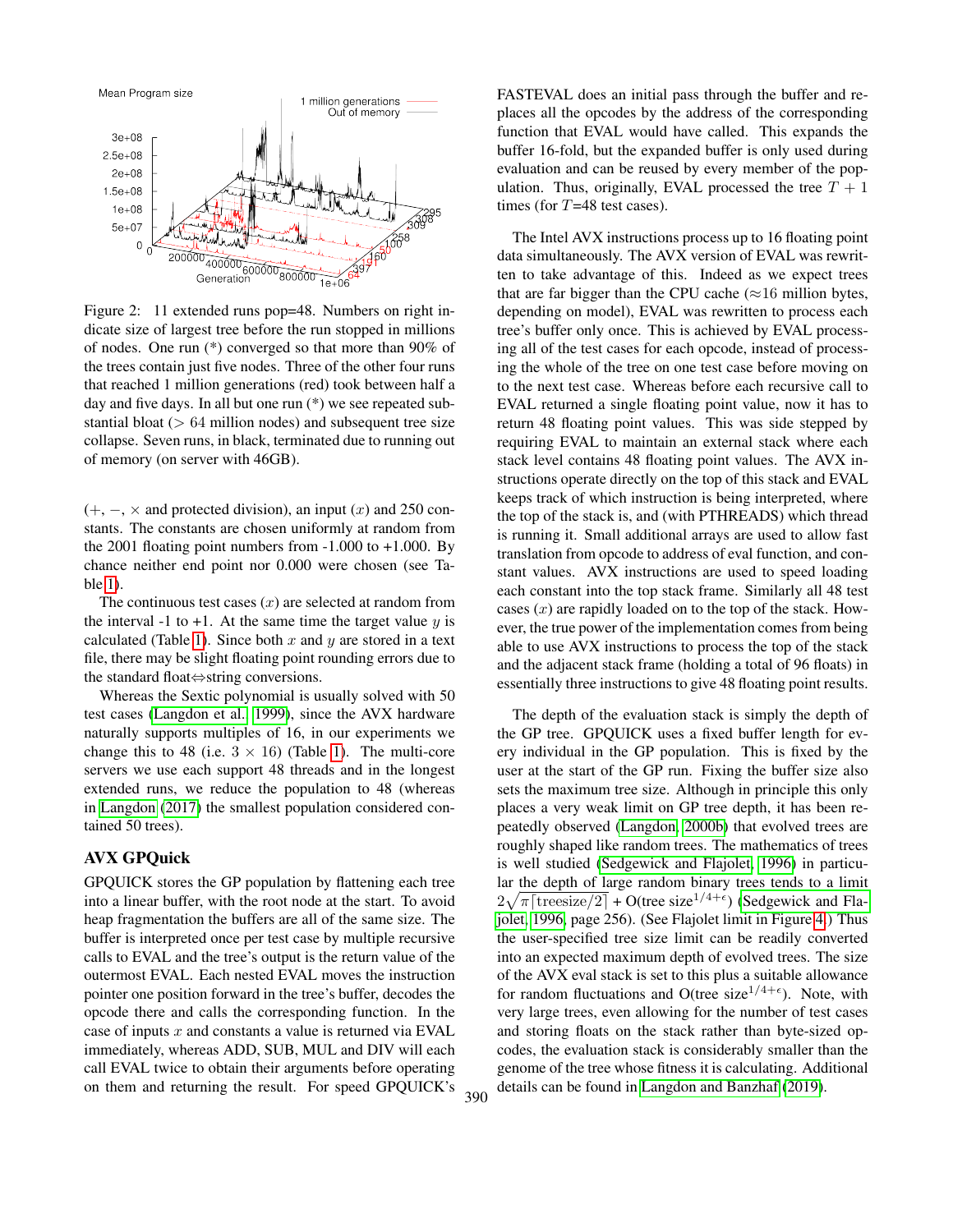### PTHREADS GPquick

The second major change to GPQUICK was to delay fitness evaluation so that the whole new population can have its fitness evaluated in parallel. As trees are of different sizes, each fitness evaluation will require a different time. Therefore which tree is evaluated by which thread is decided dynamically. Due to timing variations, even in an otherwise identical run, which tree is evaluated by which thread may be different. However great care is taken so that this cannot affect the course of evolution. E.g., pseudo random numbers are only generated in sequential code.

EVAL requires a few data arrays. These are all allocated at the start of the GP run. Those that are read only can be shared by the threads. Each thread requires its own instance of read-write data. To avoid "false sharing", care is taken to align read-write data on cache line boundaries (64 bytes), e.g. with additional padding bytes and ((aligned)). This ensures each thread writes to its own cache lines and therefore these cached data are not shared with other threads.

Surprisingly an almost doubling of speed was obtained by also moving crossover operations to these parallel threads. Since crossover involves random choices of parents and subtrees these were unchanged but instead of performing the crossover immediately a small amount of additional information was retained and to be read later by the threads. This allows the crossover to be delayed and performed in one of 48 C++ pthreads. The results are identical but give an additional ≈two-fold speed up.

### **Experiments**

We use the well known Sextic polynomial benchmark [\(Koza, 1994,](#page-7-21) Tab. 5.1). Briefly, the task given to GP is to find an approximation to a sixth order polynomial,  $x^6 - 2x^4 + x^2$ , given only a fixed set of samples, i.e., a fixed number of test cases. For each test input  $x$  we know the anticipated output  $f(x)$ , see Table [1.](#page-3-0) Of course the real point is to investigate how GP works and how GP populations evolve over time. We ask ourselves whether it is possible for GP to continue to find improvements, even for such a simple continuous problem, as Lenski's *E. Coli* experiments are showing, or, like the Boolean case [\(Langdon, 2017\)](#page-7-9), whether the GP population will get stuck early on and from then on never make further progress. Note that we here make use of crossover exclusively, so no random mutations are allowed to introduce any new genetic material during the run. All the variation the algorithm can make use of must be present in the first generation.

We ran three sets of experiments. In the first the new GP systems was set up like the original Sextic polynomial runs which reported phenotypic convergence [\(Langdon et al.,](#page-7-19) [1999,](#page-7-19) Fig. 8.5). The first set uses a population of 4000, the second 500 and the last 48.

<span id="page-3-0"></span>

|                               |  | Table 1: Long term evolution of Sextic polynomial sym- |  |
|-------------------------------|--|--------------------------------------------------------|--|
| bolic regression binary trees |  |                                                        |  |

|             | Terminal set: X, 250 constants between -0.995 and 0.997      |
|-------------|--------------------------------------------------------------|
|             | Function set: MUL ADD DIV SUB                                |
|             | Fitness cases: 48 fixed input -0.97789 to 0.979541 (randomly |
|             | selected from $-1.0$ to $+1.0$ input).                       |
|             | Target $y = xx(x-1)(x-1)(x+1)(x+1)$                          |
| Selection:  | Tournament size 7 with                                       |
|             | fitness = $\frac{1}{48} \sum_{i=1}^{48}  GP(x_i) - y_i $     |
| Population: | Panmictic, non-elitist, generational.                        |
| Parameters: | Initial population (4000) ramped half and half               |
|             | Koza (1992) depth between 2 and 6. 100% un-                  |
|             | biased subtree crossover. 100 000 generations                |
|             | (stop run if any tree reaches limit $15 10^6$ ).             |
|             | DIV is protected division $(y!=0)$ ? $x/y$ : 1.0f            |

### Crossover

Each generation is created entirely using Koza's two parent subtree crossover [\(Koza, 1992\)](#page-7-4). (GPQuick creates one offspring per crossover.) For simplicity and in the hope that this would make GP populations easier to analyse, both subtrees, the one to be removed and the one to be inserted are chosen uniformly at random. That is, we do not use Koza's bias in favour of internal nodes (functions) at the expense of external nodes (leafs or inputs). Instead, the root node of the subtree (to be deleted or to be copied) is chosen uniformly at random from the whole of the parent tree. This means there is more chance of subtree crossover simply moving leaf nodes and so many children will differ from the root node donating parent by just one leaf.

As mentioned above, once fitness evaluation has been sped up by parallel processing, for very long trees producing the child is a surprisingly large part of the remaining run time and so it, too, can be implemented in parallel. However, the choice of crossover points is done in sequential code and remains unaffected by multithreading. This ensures the variability introduced by multiple parallel threads does not change the course of evolution.

## Fitness Function

The fitness of every member of every generation is calculated using the same fitness function as [\(Koza, 1994,](#page-7-21) Tab. 5.1). That is, barring rounding errors (previous page), fitness is given by the mean of the absolute difference between the value returned by the GP tree on each test case and the Sextic polynomial's value for the same test input (see Table [1\)](#page-3-0). We use tournament selection to choose both parents.

Like [\(Koza, 1994,](#page-7-21) Tab. 5.1), we also keep track of the number of test cases where each tree is close to the target (i.e. within 0.01, known as a "hit"). The number of hits is used for reporting the success of a GP run. It is not used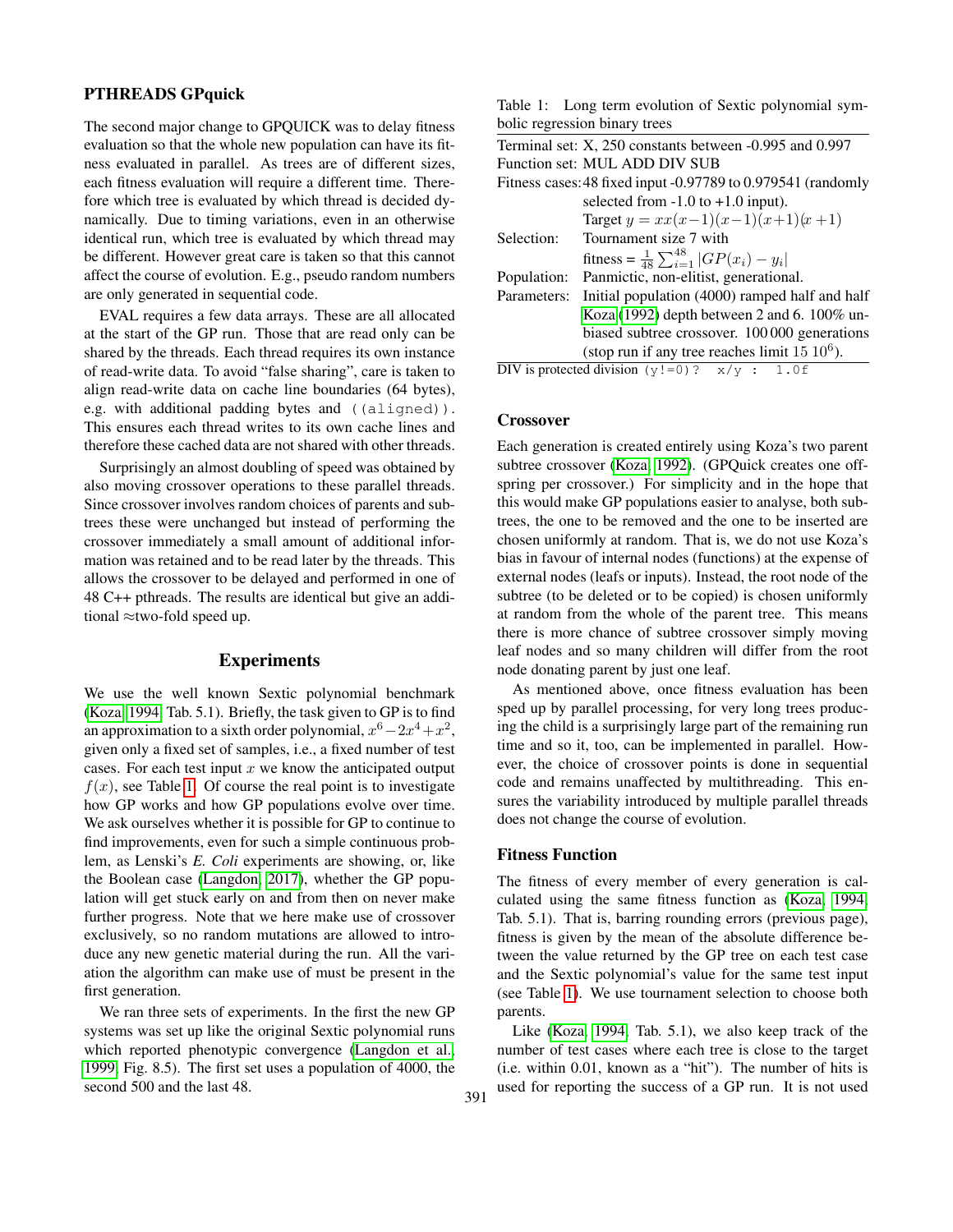<span id="page-4-0"></span>Table 2: 10 Sextic polynomial runs with population 4000

|       | Gens $err10^{-9}$ impr <sup>6</sup> hits size $10^6$ gen <sup>i</sup> |       |    |        |       |      | conv ops $10^9$ |
|-------|-----------------------------------------------------------------------|-------|----|--------|-------|------|-----------------|
| 6370  | 64487                                                                 | 2139  | 48 | 14.329 | 1.200 | 3981 | 58.2            |
| 8298  | 145796                                                                | 2040  | 48 | 14.102 | 1.916 | 3982 | 57.4            |
| 2323  | 642006                                                                | 389   | 47 | 13.441 | 1.387 | 3995 | 51.6            |
| 7119  | 507600                                                                | 608   | 48 | 13.668 | 1.589 | 3997 | 55.0            |
| 11750 | 1                                                                     | 3583  | 48 | 13.854 | 1.364 | 3989 | 49.8            |
| 3412  | 65561                                                                 | 12.77 | 48 | 14.348 | 1.625 | 3986 | 45.4            |
| 5106  | 71288                                                                 | 1615  | 48 | 14.233 | 1.146 | 3988 | 53.6            |
| 6112  | 728757                                                                | 1871  | 48 | 14.500 | 1.254 | 3983 | 52.9            |
| 6679  | 28853                                                                 | 1741  | 48 | 14.022 | 1.396 | 3998 | 43.4            |
| 4454  | 67817                                                                 | 790   | 48 | 14.900 | 1.227 | 3997 | 54.9            |
|       |                                                                       |       |    |        |       |      |                 |

<sup>[6](#page-0-1)</sup>Figure [1](#page-0-0) gives number of generations which improve on their parents, whereas here we give strictly better than anything previously evolved. Hence slight differences.

internally during a GP run. Also, our GP runs do not stop when a solution is found (48 hits) but continue until either the user-specified number of generations is reached or bloat means the GP runs out of memory.

Where needed, floating point calculations are done in a fixed order, to avoid parallelism creating minor changes in calculated fitness, which could quickly cause otherwise identical runs to diverge because of implementation differences in parallel calculations.

### **Results**

### Results Population 4000 trees

In the first set of experiments, we use the standard population of 4000 trees. Table [2](#page-4-0) summarises the results of 10 runs. In all cases GP found a reasonable approximation to the target (the Sextic polynomial). Indeed in all but one run (47 hits) the best trees score 48 out of 48 possible hits. I.e. they are within 0.01 on all 48 test cases. Indeed in most cases the average error was less than  $10^{-4}$ . Figure [1](#page-0-0) shows that GP tends to creep up on the best match to the training data. Typically after several thousand generations, GP has progressively improved by more than a thousand increasingly small steps. (See Table [2](#page-4-0) column 3 and Figure [1\)](#page-0-0).

In all ten runs with a population of 4000, we see enormous increases in size and all but one are stopped as they hit the size limit (15 000 000) before reaching 100 000 generations. Column 5 in Table [2](#page-4-0) gives the size (in millions) of the largest evolved tree in each run. The log-log plot in Figure [3](#page-4-1) shows a typical pattern of subquadratic [\(Langdon, 2000a\)](#page-7-22) increase in tree size. The straight line shows a power law fit. In this run the best fit has an exponent of 1.2. Column 6 of Table [2](#page-4-0) shows that the best fit between generations ten and a thousand for all 10 runs varies between 1.1 and 1.9.

As expected not only do programs evolve to be bigger but also they increase in depth. As described above highly evolved trees tend to be randomly shaped and so as expected



<span id="page-4-1"></span>Figure 3: Evolution of tree size in first Sextic run (population 4000). (This run aborted after 6370 generations by first crossover to hit 15 million node limit.) Straight line shows best RMS error power law fit between generation 10 and  $1000, y = 8.65x^{1.2001}$ 

tend to lie near the Flajolet limit, depth  $\approx \sqrt{2\pi |\text{size}|}$  (see Figure [4\)](#page-5-1). (This is also true in the pop=500 and pop=48 runs, see following sections.)

In all ten runs we see some phenotypic convergence. The "conv" column in Table [2](#page-4-0) shows the peak fitness convergence. That is, out of 4000, the number of trees having exactly the same fitness as the best in the population. Typically at the start of the run (see Figure [5\)](#page-5-2), the population contains mostly trees with poorer fitness, but later in the run the population begins to converge and towards the end of the run we may see hundreds of generations where more than 90% of the population have identical fitness. Under these circumstances, even with a tournament size as high as 7, many tournaments include potential parents with identical fitness. These, and hence the parents of the next generation, are decided entirely randomly. However, even in the most converged population there are at least two individuals with worse fitness. (In Figure [5](#page-5-2) it is at least 19.) As we saw with the Boolean populations [\(Langdon, 2017\)](#page-7-9), even this small number can be enough to drive bloat [\(Langdon and Poli,](#page-7-23) [1997\)](#page-7-23) (albeit at a lower rate).

#### Results Population 500 trees

We repeated the GP runs but allowed still larger trees to evolve by reducing the population from 4000 to 500 and splitting the available memory between fewer trees. Table [3](#page-5-0) summarises 6 of these runs. Notice two runs do not really solve the problem and only hit less than half the test cases (see "hits" column in Table [3\)](#page-5-0). Nonetheless, in all cases evolution continues to make progress and each GP run finds several hundred or more small improvements (third column in Table [3\)](#page-5-0).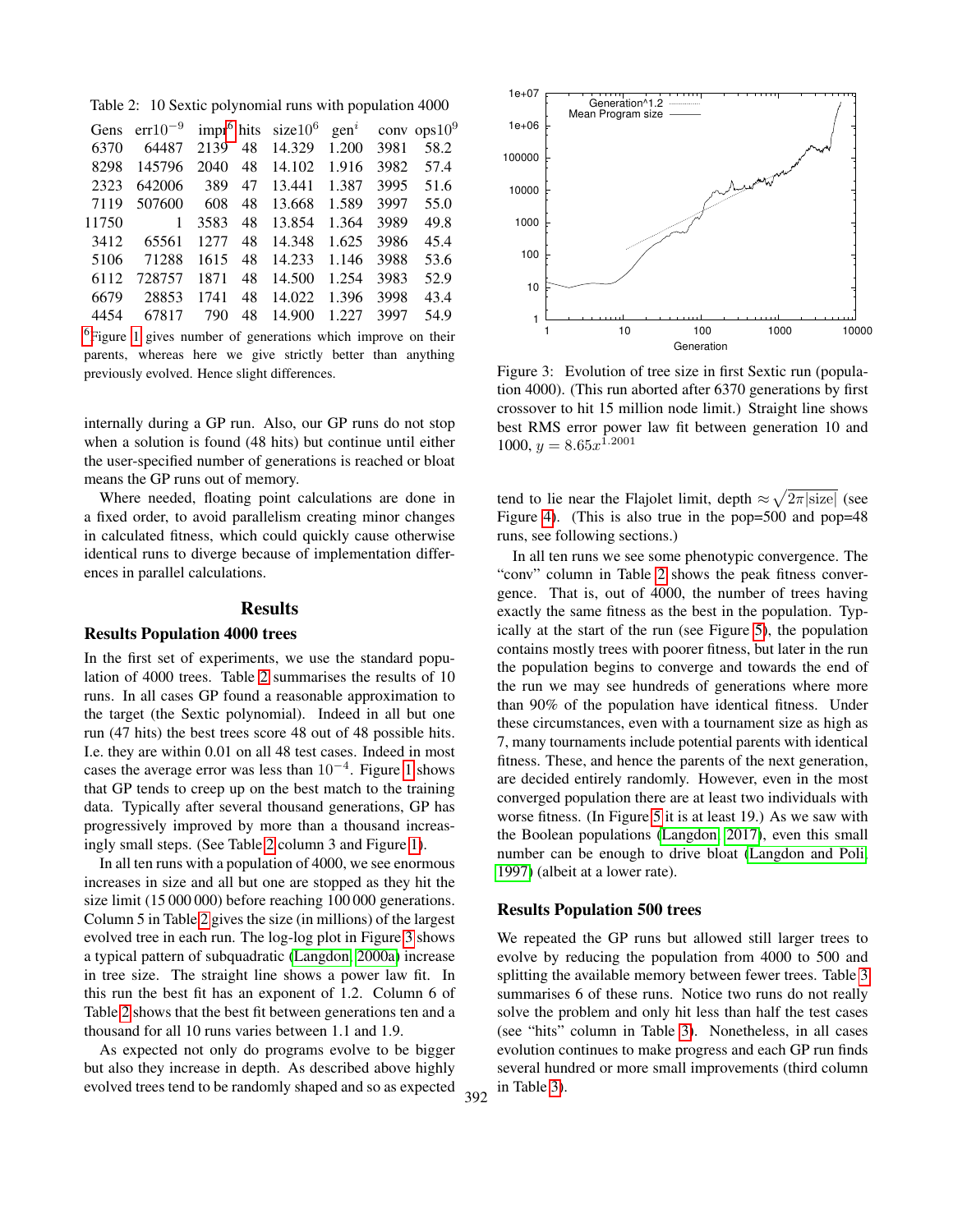

<span id="page-5-1"></span>Figure 4: Plot of size and depth of the best individual in each generation for 10 Sextic polynomial runs with population of 4000. Binary trees must lie between short fat trees (lower curve "Full") and "Tall" stringy trees. Most trees are randomly shaped and lie near the Flajolet limit (depth  $\approx \sqrt{2\pi |\text{size}|}$ , solid line, note log-log scales).

<span id="page-5-0"></span>Table 3: 6 Sextic polynomial runs with population 500

|  |  | Gens err $10^{-6}$ impr hits size $10^{6}$ gen <sup>i</sup> conv ops $10^{9}$ |  |  |
|--|--|-------------------------------------------------------------------------------|--|--|
|  |  | 111582 538 3545 47 399.594 1.558 500 93.8                                     |  |  |
|  |  | 23937 34313 757 18 202.439 1.736 500 117.3                                    |  |  |
|  |  | 35783 307 3484 48 227.488 1.436 500 95.8                                      |  |  |
|  |  | 43356 18373 929 22 267.416 2.181 500 149.2                                    |  |  |
|  |  | 27713 137 5852 48 327.253 1.928 500 138.9                                     |  |  |
|  |  | 103953 1765 664 48 230.106 1.408 500 69.6                                     |  |  |
|  |  |                                                                               |  |  |

Since we have deliberately extended the space available to GP trees, it is no surprise that the trees grow even bigger than before (column 5 in Table [3\)](#page-5-0). Again bloat is approximately following a power law. Although in one unsuccessful run we see a power law exponent greater than 2, mostly growth is at a (sub-quadratic) rate similar to the bigger population runs (1.4–2.2 v 1.1–1.9, column 6 in Table [2](#page-4-0) (pop 4000)).

Unlike with the large populations, all the runs with populations of 500 trees showed some cases of complete fitness convergence ("conv" column in Table [3](#page-5-0) is 500). For example, in the first Sextic polynomial pop=500 run, the whole population has identical fitness 33 143 times (30% of the run). If we concentrate upon the last fitness improvement in generation 108 763 (2819 before the end of the run). This new improved Sextic polynomial performance takes over the whole population in half a dozen generations. However it fails to totally dominate the population in 861 (31%) of the remaining generations. Even though the mean number of lower fitness children is less than one (0.38) it is not zero, and this (given nearly three thousand generations) is still enough to double the average size of the trees.



<span id="page-5-2"></span>Figure 5: Fitness convergence in first Sextic polynomial pop=4000 run. Perhaps because of the continual discovery of better trees before generation 4975 and the larger population size, although the number of tree without the best fitness falls, unlike in the earlier Boolean problem [\(Langdon,](#page-7-9) [2017\)](#page-7-9) it never reaches zero. Notice tiny fitness improvement in generation 4961 resets the population for ten generations. (Mean prog size (linear scale, dotted black) and best fitness (log, blue) plotted in the background.)

#### Results Population 48 trees

In the final experiments the population was reduced still further to allow even larger trees to be evolved (Figure [2\)](#page-2-0). These smallest population runs were run with a population of 48, since this should readily map to the available Intel multi-core servers.

With the small population, none of the runs solve the problem. Indeed only three runs got close on 40 or more test cases (see Table [4\)](#page-6-2). Of the remaining eight, only one finds a large number of fitness improvements. Seven runs have only between 3 and 30 generations with fitness improvements, column 3 in Table [4.](#page-6-2) In three of these, the population gets trapped at trees with just three nodes which evaluate to constants 0.0626506, 0.069169 and 0.0830508, although the population eventually escapes and large trees evolve by the end of the run. Except for these three runs, all the other runs contain populations where every member of the population has identical fitness. Therefore their maximum convergence is 48 (see "conv" column in Table [4\)](#page-6-2). The final column is average speed, in giga GP operations/second.

For almost the whole of the first run with 48 trees the best fitness in the population is fixed but once trees get big enough further size changes are essentially random (Figure [2\)](#page-2-0). The best fitness found in this run is given by robust trees which always return a midpoint value which only passes close to four test points. Trees which closely matched more test points were discovered in the first nineteen generation of this run. However, in terms of fitness, they scored worse than a constant and so went extinct.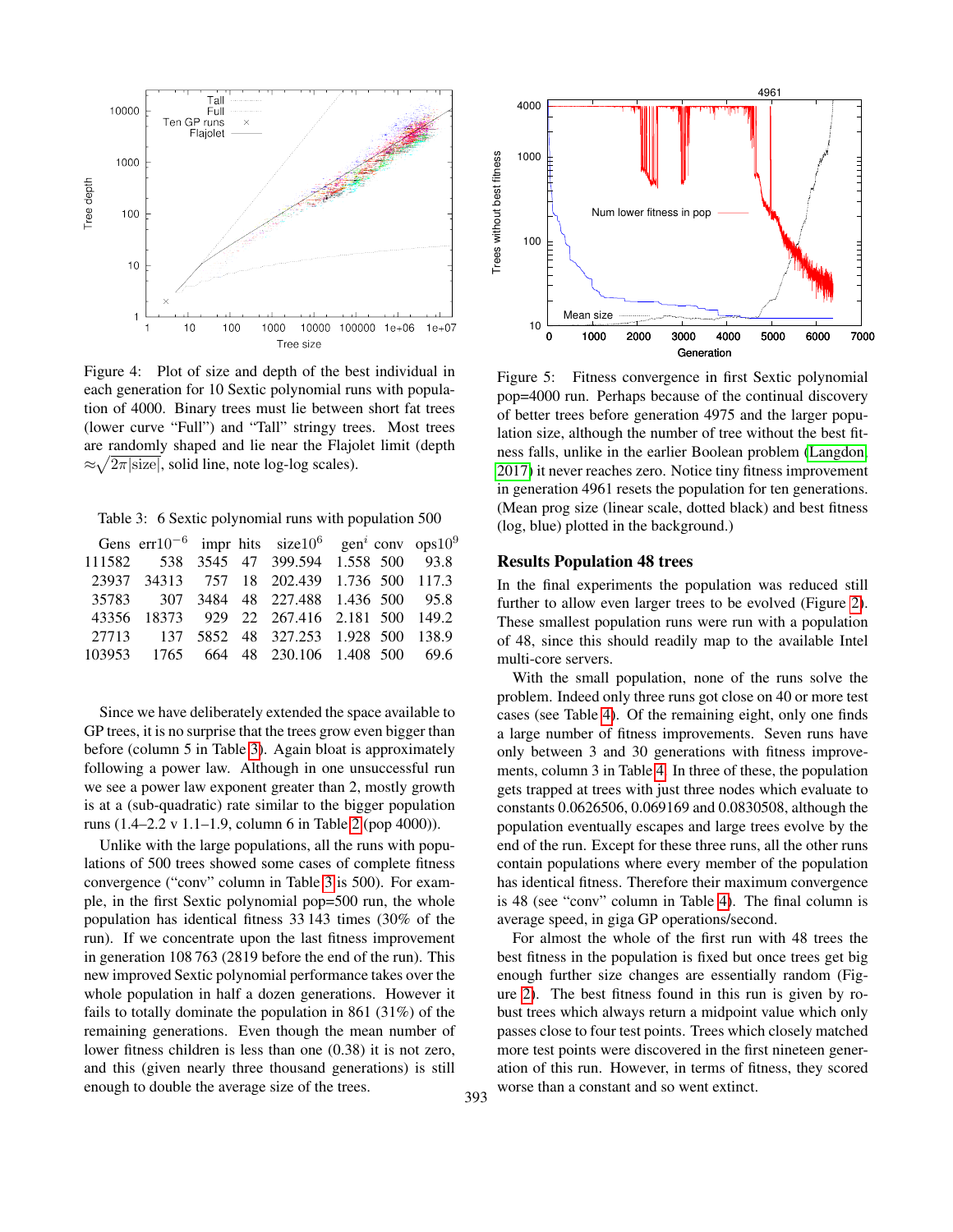<span id="page-6-2"></span>Table 4: 11 Sextic polynomial runs with population of 48

|         | Gens $err10^{-6}$ | impr | hits | $size10^6$ |       |    | gen <sup>i</sup> conv ops $10^9$ |
|---------|-------------------|------|------|------------|-------|----|----------------------------------|
| 1000000 | 46215             | 11   | 16   | 63.920     | 1.633 | 48 | 36.5                             |
| 491618  | 2748              | 745  | 46   | 396.576    | 2.060 | 48 | 34.9                             |
| 1000000 | 46215             | 7    | 13   | 190.654    | 1.448 | 48 | 57.4                             |
| 689414  | 4857              | 448  | 40   | 159.949    | 1.260 | 48 | 38.1                             |
| 1000000 | 46215             | 8    | 14   | 50.365     | 1.701 | 48 | 26.2                             |
| 143251  | 46215             | 11   | 14   | 99.541     | 1.672 | 48 | 54.1                             |
| 212528  | 46650             | 30   | 14   | 257.766    | na    | 42 | 26.7                             |
| 1000000 | 46730             | 3    | 14   | 0.000      | na    | 42 | .004                             |
| 958147  | 23259             | 1683 | 18   | 308.958    | 1.791 | 48 | 53.5                             |
| 294098  | 47174             | 3    | 12   | 308.121    | na    | 43 | 24.5                             |
| 757830  | 2985              | 2921 | 44   | 294.821    | 1 320 | 48 | 50.2                             |
|         |                   |      |      |            |       |    |                                  |

# Is there a Limit to Evolution?

In the Sextic Polynomial experiments with larger populations there is no hint of either evolution of fitness or bloat totally stopping. In the smaller populations, it is both possible to run evolution for longer and to allow trees to be even larger. Four of the eleven pop=48 runs reached a million generations but in the remaining seven, bloat ran into memory limits and halted the run. Only in one run did we see anti-bloat, in which the population converged in a few generations on a small high fitness tree which crossover was able to replicate across a million generations. Interestingly two other runs found similar solutions but after thousands of generations crossover found bloated version of them.

In the binary 6-Mux Boolean problem [\(Langdon, 2017\)](#page-7-9) there are only 65 different fitness values. Therefore the number of fitness improvements is very limited. An end to bloat was found. By which we mean it was possible for trees to grow so large that crossover was unable to disrupt the important part of their calculation next to the root node and many generations were evolved where everyone had identical fitness. This led to random selection and random fluctuations in tree size, i.e. enormous trees but without a tendency for progressive endless growth.

This did not happen here. Even in some of the smallest Sextic polynomials runs, we are still seeing innovation in the second half of the run, with tiny fitness improvements being created by crossover between enormous parents. Also we are still slightly short of total fitness convergence.

However, there is a strong relationship between the size of the population and the success of the runs. All runs of size 4000 were successful, half of the runs of size 500 were successful, but none of the runs of size 48 were successful.

Even with populations containing Sextic polynomial trees of hundreds of millions of nodes, crossover can still be disruptive and frequently even tiny populations can contain a tree of lower fitness. This is sufficient to provide some pressure (over thousands of generations) for tree size to increase on average.

*Can bloat continue forever?* It is still difficult to be definitive in our answer. We have seen cases where it does not and of course there are plenty of techniques to prevent bloat [\(Poli](#page-7-24) [and McPhee, 2013\)](#page-7-24). But we see other cases where crossover over thousands of generations can create an innovative child which allows bloat into a converged population of small trees. Perhaps more interestingly, we see crossover finding fitness improvement in bloated trees after many thousand of generations.

### **Conclusions**

Evolving binary Sextic polynomial trees for up to a million generations, during which some programs grow to four hundred million nodes, suggests even a simple GP floating point benchmark allows long-term fitness improvement over thousands of generations.

The availability of multi-core SIMD capable hardware has allowed us to push GP performance on single computers with floating point problems to that previously only approached with sub-machine code GP operating in discrete domains [\(Poli and Langdon, 1999;](#page-7-25) [Poli and Page, 2000\)](#page-7-26). This in turn has allowed GP runs far longer than anything previously attempted whilst evolving far bigger programs.

Without size or depth limits or biases crossover with brutal selection pressure tends to evolve very large nonparsimonious programs, known in the GP community as bloat [\(Koza, 1992,](#page-7-4) page 617). (See also footnote 2 on second page.) After a few initial generations, GP tree bloat typically follows a sub-quadratic power law [\(Langdon, 2000a\)](#page-7-22). But eventually effective selection pressure [\(Nordin, 1997,](#page-7-27) sec. 14.2), [\(Banzhaf et al., 1998,](#page-7-6) page 187), [\(Stephens and](#page-7-28) [Waelbroeck, 1999;](#page-7-28) [Langdon and Poli, 2002\)](#page-7-29) within highly evolved populations falls, leading to bloat at a reduced rate. However in this continuous domain we only see the chaotic lack of bloat found in long-running Boolean problems [\(Langdon, 2017\)](#page-7-9) in a few unsuccessful runs with tiny populations (red plots in Figure [2\)](#page-2-0). Nevertheless in all cases bloated binary trees evolve to be randomly shaped and lie close to Flajolet's square root limit.

### Acknowledgements

This work was inspired by conversations at Dagstuhl [Semi](https://www.dagstuhl.de/en/program/calendar/semhp/?semnr=18052)[nar 18052](https://www.dagstuhl.de/en/program/calendar/semhp/?semnr=18052) on Genetic Improvement of Software.

The new parallel GPQuick code is available via [http://www.cs.ucl.ac.uk/staff/W.Langdon](http://www.cs.ucl.ac.uk/staff/W.Langdon/ftp/gp-code/GPavx.tar.gz) [/ftp/gp-code/GPavx.tar.gz](http://www.cs.ucl.ac.uk/staff/W.Langdon/ftp/gp-code/GPavx.tar.gz)

### References

- <span id="page-6-0"></span>[Altenberg, L. \(1994\).](http://dynamics.org/~altenber/PAPERS/EEGP/) The evolution of evolvability in genetic programming. In Kinnear, Jr., K. E., editor, *Advances in Genetic Programming*, chapter 3, pages 47–74. MIT Press.
- <span id="page-6-1"></span>[Angeline, P. J. \(1994\).](http://cognet.mit.edu/sites/default/files/books/9780262277181/pdfs/9780262277181_chap4.pdf) Genetic programming and emergent intelligence. In Kinnear, Jr., K. E., editor, *Advances in Genetic Programming*, chapter 4, pages 75–98. MIT Press.